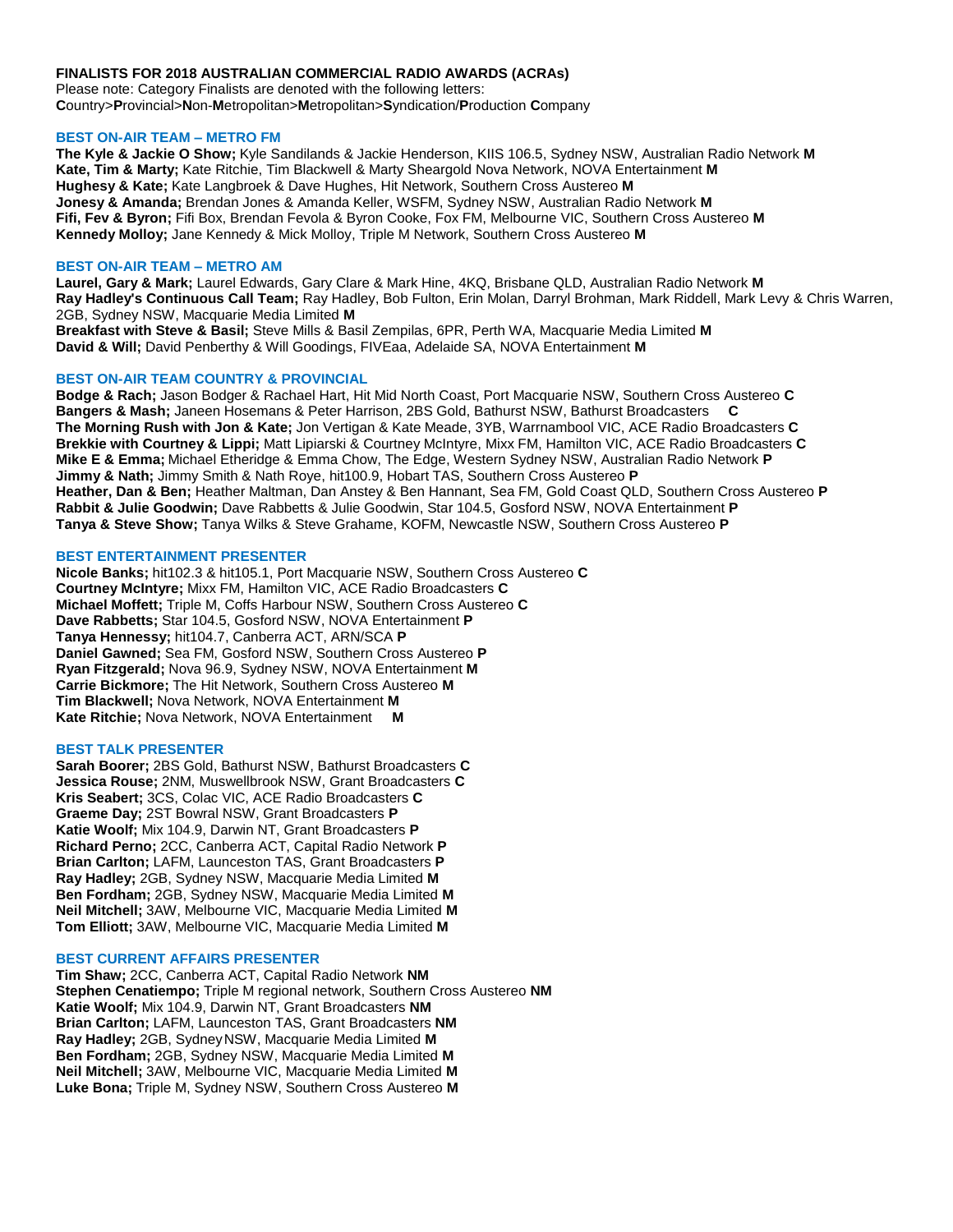## **BEST SYNDICATED AUSTRALIAN PROGRAM**

**The iHeartRadio Countdown;** iHeart Radio Team, Australian Radio Network **RNB Friday Nights;** Southern Cross Austereo **My Generation;** Phil O'Neil, Jane Gazzo, Vicki Poupounaki, John Peters & Matt Curry, Southern Cross Austereo **Fitzy & Wippa;** Ryan Fitzgerald, Michael Wipfli & The Nova Entertainment Syndication Team, NOVA Entertainment **Kate, Tim & Marty;** Kate Ritchie, Tim Blackwell, Marty Sheargold & The Nova Entertainment Syndication Team, NOVA Entertainment

## **BEST SPORTS PRESENTER**

**Glenn Wilson;** Triple M, Kalgoorlie WA, Southern Cross Austereo **C Jock Brady;** 3CS, Colac VIC, ACE Radio Broadcasters **C Martin Agatyn;** 7AD, Devonport TAS, Grant Broadcasters **C Tom King;** K rock, Geelong VIC, Grant Broadcasters **P Phil Small;** 2CC, Canberra ACT, Capital Radio Network **P Nick Risteski;** Mix 106.3, Canberra ACT, ARN/SCA **P Jeremy Ryan;** KOFM, Newcastle NSW, Southern Cross Austereo **P Tim Lane;** 3AW, Melbourne VIC, Macquarie Media Limited **M Isa Guha;** Triple M, Melbourne VIC, Southern Cross Austereo **M James Brayshaw;** Triple M, Melbourne VIC, Southern Cross Austereo **M Chris Judd;** Triple M, Melbourne VIC, Southern Cross Austereo **M**

## **BEST NETWORKED PROGRAM**

**Queensland Drive;** John Caruso, Resonate Regional Radio **C Rural Queensland Today;** Ben Dobbin, Resonate Regional Radio **C The Morning Rush;** Jon Vertigan & Kate Meade, ACE Radio Broadcasters **C Country Today;** Libby Price, Ace Radio Broadcasters **C The Campus;** Mikey Nielsen, Grant Broadcasters **P Lunch with Tim & Kirk;** Tim Farriss, Kirk Pengilly, Chrissie Camp & Andrew Very, Southern Cross Austereo **P Australia by Night with Stephen Cenatiempo;** Stephen Cenatiempo, Triple M regional network, Southern Cross Austereo **P Hit Workday's;** Joe Groth, Southern Cross Austereo **P Kyle & Jackie O's Hour of Power;** Kyle Sandilands & Jackie Henderson, Australian Radio Network **M Carrie & Tommy;** Carrie Bickmore & Tommy Little, Southern Cross Austereo **M Smallzy's Surgery;** Kent Small, Nova Network, NOVA Entertainment **M Kate, Tim & Marty;** Kate Ritchie, Tim Blackwell & Marty Sheargold, NOVA Entertainment **M**

## **BEST MUSIC PRESENTER**

**Bryce Ruthven;** Edge FM, Deniliquin NSW, ACE Radio Broadcasters **C Blake Escott;** Mixx FM, Colac VIC, ACE Radio Broadcasters **C Ti Butler;** Mixx FM, Colac VIC, ACE Radio Broadcasters **C Jonathan Skewes;** Magic 931, Berri SA, Grant Broadcasters **C Josh Olek;** K rock, Geelong VIC, Grant Broadcasters **P Dave Evans;** Star 104.5, Gosford NSW, NOVA Entertainment **P Hayden Else;** Star 104.5, Gosford NSW, NOVA Entertainment **P Mike Duncan;** 2GO, Gosford NSW, Southern Cross Austereo **P Melissa Doyle;** smoothfm,Sydney NSW, NOVA Entertainment **M Steve Fitton;** WSFM, Sydney NSW, Australian Radio Network **M Ugly Phil O'Neil;** Triple M, Sydney NSW, Southern Cross Austereo **M Katie Mattin;** Nova 106.9, Brisbane QLD, NOVA Entertainment **M**

#### **BEST MARKETING CAMPAIGN**

**OzTober;** Regional Triple M Network, Southern Cross Austereo **NM**

**Triple M's Give Me 5 For Kids;** Southern Cross Austereo Marketing, Regional Triple M Network, Southern Cross Austereo **NM Gold 92.5 Feels Good;** Corey Kay, Dennis Guthrie, Krista-Lee Pope & Mickey Maher, Southern Cross Austereo **NM Kennedy Molloy - Duos;** Jane Kennedy, Mick Molloy, Nikki Clarkson, Erin Donati & Peter Laurie, Triple M, Melbourne VIC, Southern Cross Austereo **M**

**Love Nova 2018;** Tony Thomas, Leanne Gibb, Troy Pearce & Claire Marshall, NOVA Entertainment **M KIIS1065 & Kyle & Jackie O;** ARN Marketing & KIIS1065 Content Team, Australian Radio Network **M The Hit Network Line Up Campaign**; Nikki Clarkson, Erin Donati, Brittany Forster & Sam McDermott, Southern Cross Austereo Marketing, Southern Cross Austereo **M**

## **ENGINEERING EXCELLENCE**

**Voyager2.0: API powered asset management;** Phil Elzerman, Dan Jackson & Cameron St. Clair, Triple M, Sydney NSW, Southern Cross Austereo

**The Big Sherrin Broadcast;** Andrew Meachan, Damian Porter, Connor Cook, Leigh Ryan & Mike Narrier, Triple M the Riverina & Triple M Riverina MIA, Wagga Wagga/Griffith NSW, Southern Cross Austereo

**Hit104.7 Skyfire 30;** Mitchell Jamieson-Curran & Canberra Engineering, hit104.7, Canberra ACT, ARN/SCA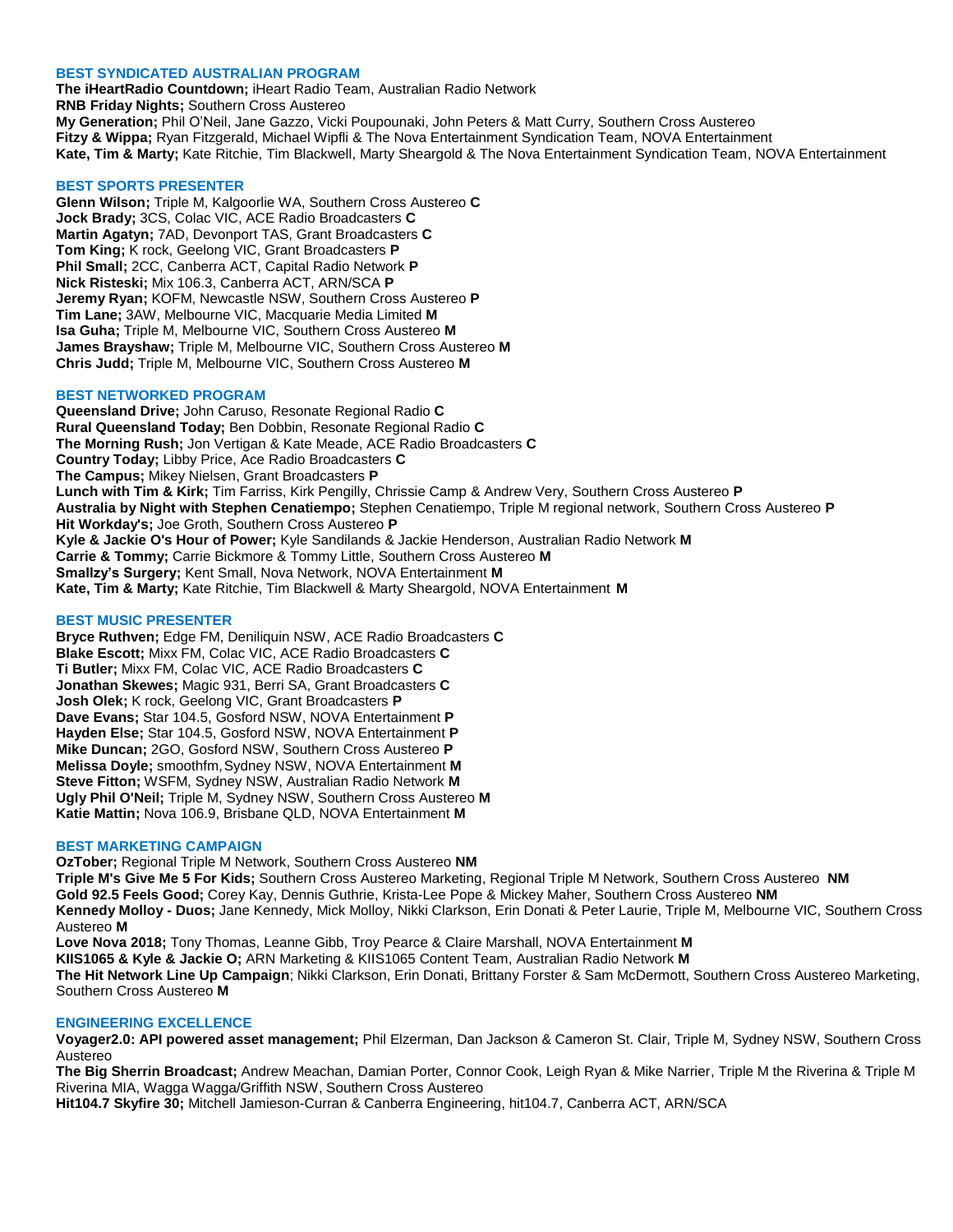### **BRIAN WHITE AWARD FOR RADIO JOURNALISM**

**Scott Mayman;** Radio 97, Tweed NSW, Super Radio Network **NM Claire Murphy;** 5MU, Murray Bridge SA, Grant Broadcasters **NM Katie Woolf;** Mix 104.9, Darwin NT, Grant Broadcasters **NM Ben Fordham;** 2GB, Sydney NSW, Macquarie Media Limited **M Deborah Clay;** WSFM, Sydney NSW, Australian Radio Network **M Neil Mitchell;** 3AW, Melbourne VIC, Macquarie Media Limited **M Nick McCallum;** 3AW, Melbourne VIC, Macquarie Media Limited **M**

## **BEST NEWCOMER ON-AIR**

**Nathan Bongiovanni;** Hit95.3, Albany WA, Southern Cross Austereo **C Paris Humphrey;** OneFM, Tamworth NSW, Super Radio Network **C Jessica Rouse;** 2NM, Muswellbrook NSW, Grant Broadcasters **C Lachlan Rooke;** Coast FM, Warrnambool VIC, ACE Radio Broadcasters **C Mason Tucker;** hit100.9, Hobart TAS, Southern Cross Austereo **P Grace Garde;** Power FM, Nowra NSW, Grant Broadcasters **P Ash Pollard;** Sea FM, Gosford NSW, Southern Cross Austereo **P Christie Hayes**; i98FM, Wollongong NSW, WIN Network **P Brendan Fevola;** FOX FM, Melbourne VIC, Southern Cross Austereo **M Grant Denyer;** 2Day FM, Sydney NSW, Southern Cross Austereo **M Xavier Ellis;** hit92.9, Perth WA, Southern Cross Austereo **M Libby Trickett;** Triple M Brisbane, Brisbane QLD, Southern Cross Austereo **M**

## **BEST SPORTS EVENT COVERAGE**

**The Super Cheap Auto Bathurst 1000;** Phil Cole, Brian van de Wakker, Nic Cook & Matthew Windsor, B-Rock FM, Bathurst NSW, Bathurst Broadcasters **NM**

**2018 Grand Final Call;** Ben Casanelia & Tom King, K rock, Geelong VIC, Grant Broadcasters **NM Raiders on MIX 106.3;** Chris Coleman, Nick Risteski, Adam Jansen & Rod Cuddihy, Mix 106.3, Canberra ACT, ARN/SCA **NM State of Origin Game 2;** The Continuous Call Team - Ray Hadley, Bob Fulton, Erin Molan, Darryl Brohman, Mark Riddell, Mark Levy & Chris Warren, 2GB, Sydney NSW, Macquarie Media Limited **M Tigers Premiership Glory;** 3AW Football, 3AW, Melbourne VIC, Macquarie Media Limited **M 2017 AFL Elimination Final;** Triple M, Adelaide SA, Southern Cross Austereo **M The 2017 AFL Grand Final;** Triple M Football, Triple M, Melbourne VIC, Southern Cross Austereo **M 2017 AFL Grand Final;** Anthony Hudson, Matt Granland, Garry Lyon & Danny Frawley, SEN 1116, Melbourne VIC, Pacific Star Network **M**

#### **BEST NEWS PRESENTER COUNTRY & PROVINCIAL**

**Emma Elsom;** 3WM & Mixx FM, Horsham VIC, ACE Radio Broadcasters **C Michael Prevedello;** 2GN, Goulburn NSW, Capital Radio Network **C Lance White;** 3CS & Mixx FM, Colac VIC, ACE Radio Broadcasters **C Lois Chislett;** 3YB & Coast FM, Warrnambool VIC, ACE Radio Broadcasters **C Caitlin Unger;** Star 104.5, Gosford NSW, NOVA Entertainment **P Rebecca Dakin;** Hot Tomato, Gold Coast QLD, Hot Tomato **P Beth Rep;** 2CA & 2CC, Canberra ACT, Capital Radio Network **P Kate Rice;** Mix 106.3, Canberra ACT, ARN/SCA **P**

#### **BEST NEWS PRESENTER - METRO FM**

**Ron Wilson;** smoothfm, Sydney NSW, NOVA Entertainment **M Ash Gardner;** Nova 100, Melbourne VIC, NOVA Entertainment **M Hope Fabillar;** 97.3FM, Brisbane QLD, Australian Radio Network **M Steve Blanda;** smoothfm, Sydney NSW, NOVA Entertainment **M**

#### **BEST NEWS PRESENTER - METRO AM**

**Amie Meehan;** 2GB, Sydney NSW, Macquarie Media Limited **M Erin Maher;** 2GB, Sydney NSW, Macquarie Media Limited **M Natalie Peters;** 2GB, Sydney NSW, Macquarie Media Limited **M Gail Watson;** 3AW, Melbourne VIC, Macquarie Media Limited **M**

#### **BEST DIGITAL RADIO FORMAT**

**Buddha Hits;** Digital Radio Content Team, Southern Cross Austereo **Kinderling Kids Radio;** The Kinderling Team **Coles Radio;** Coles Radio Team, NOVA Entertainment **Elf Radio;** The iHeart Radio Team, Australian Radio Network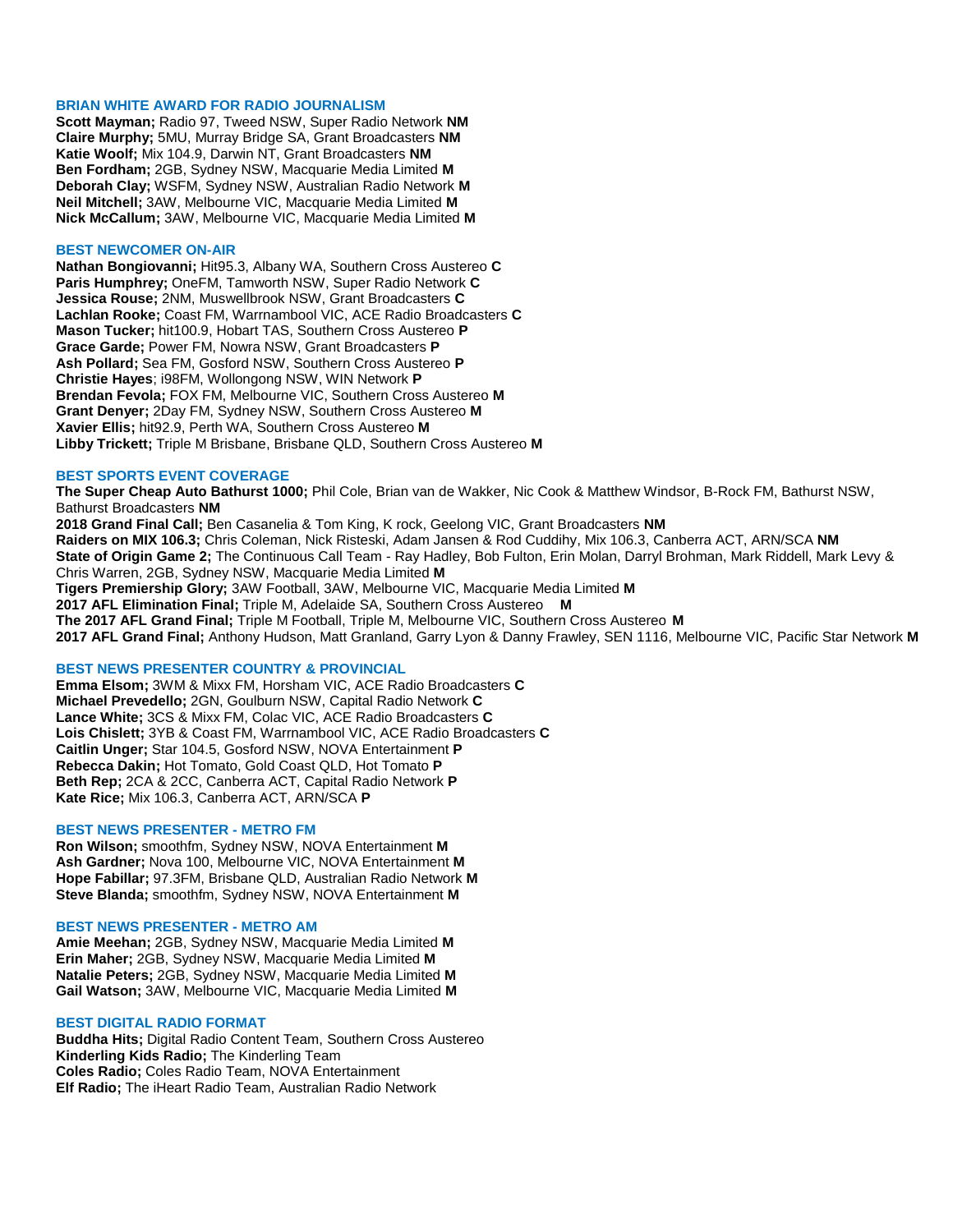## **BEST STATION PRODUCED COMEDY SEGMENT**

**Parenting the Teenagers Maiden;** Jon Vertigan, 3YB, Warrnambool VIC, ACE Radio Broadcasters **C She Don't Like Cricket;** Dave Greensmith, Edge FM, Deniliquin NSW, ACE Radio Broadcasters **C New Zealand News**; Mike Ormond-Birch, Sea FM, Devonport TAS, Grant Broadcasters **C Ed Sheeran's Edieval;** Matthew David & Dan Anstey, Sea FM, Gold Coast QLD, Southern Cross Austereo **P Road Rage the Musical;** Greg Hinks, River 94.9, Ipswich QLD, Grant Broadcasters **P First World Problems;** Nick Gill, Jess Farchione, Simon Baggs, Ashleigh Smith & Mark Brewer, hit106.9, Newcastle NSW Southern Cross Austereo **P**

**Sam Pang joins smoothfm;** Chrissie Swan, Sam Pang, Jonathan Brown & Dean Thomas, Nova 100, Melbourne VIC, NOVA Entertainment **M The Negotiator;** Luke Bradnam & Ben Dobbin, Triple M, Brisbane QLD, Southern Cross Austereo **M Baa Politically Correct Sheep;** Stav Davidson & Adrian Mauro, hit105, Brisbane QLD, Southern Cross Austereo **M Coconut Love;** Hamish Blake & Andy Lee, Hit Network, Southern Cross Austereo **M**

#### **BEST SHOW PRODUCER – ENTERTAINMENT/MUSIC**

**Leanne Stamps;** The Departure Lounge, K rock, Geelong VIC, Grant Broadcasters **NM Ashleigh Smith;** Nick, Jess & Simon, hit106.9, Newcastle NSW, Southern Cross Austereo **NM Nicole Levey;** Tanya & Steve, KOFM, Newcastle NSW, Southern Cross Austereo **NM Rhea Gillie;** Fairsy's Big Breakfast, LAFM, Launceston TAS, Grant Broadcasters **NM Leon Sjogren;** Fifi, Fev & Byron, FOX FM, Melbourne VIC, Southern Cross Austereo **M Bruno Bouchet;** Kyle & Jackie O Show, KIIS 106.5, Sydney NSW, Australian Radio Network **M Nic McClure;** Kate, Tim & Marty, Nova Network, NOVA Entertainment **M Sacha French;** The Hughesy & Kate Show, Hit Network, Southern Cross Austereo **M**

## **BEST SHOW PRODUCER – TALK/CURRENT AFFAIRS**

**Zac Logan;** Rural Queensland Today, Resonate Network, QLD, Resonate Regional Radio **NM Natalie Pilato;** Bangers & Mash, 2BS Gold, Bathurst NSW, Bathurst Broadcasters **NM Eddie Williams;** 2CC Breakfast with Tim Shaw, 2CC, Canberra ACT, Capital Radio Network **NM Melissa Redman;** Tasmania Talks, LAFM, Launceston TAS, Grant Broadcasters **NM Zac McLean;** The Ben Fordham Show, 2GB, Sydney NSW, Macquarie Media Limited **M Taylah Hill;** The Ray Hadley Morning Show, 2GB, Sydney NSW, Macquarie Media Limited **M Heidi Murphy;** Mornings with Neil Mitchell, 3AW, Melbourne VIC, Macquarie Media Limited **M Jessica Issa;** The Night Shift with Luke Bona, Triple M, Sydney NSW, Southern Cross Austereo **M Paul Christenson;** The Alan Jones Show, 2GB, Sydney NSW, Macquarie Media Limited **M**

#### **BEST MUSIC DIRECTOR**

**Beau Brescianini;** Snow FM, Jindabyne NSW, Capital Radio Network **C Patrick Hutley;** 2EC, Bega NSW, Grant Broadcasters **C Mike Ormond-Birch;** Sea FM, Devonport TAS, Grant Broadcasters **C Trent Towson;** Sea FM, Gold Coast QLD, Southern Cross Austereo **P Leanne Stamps;** K rock, Geelong VIC, Grant Broadcasters **P Andrew Very;** Gold FM, Gold Coast QLD, Southern Cross Austereo **P Georgina Ingham-Myers;** Nova 106.9, Brisbane QLD, NOVA Entertainment **M Scott Baker-Smith;** Nova 100, Melbourne VIC, NOVA Entertainment **M Dan Hill;** FOX FM, Melbourne VIC, Southern Cross Austereo **M Jack Ball;** hit105, Brisbane QLD, Southern Cross Austereo **M**

## **BEST PROMOTIONS DIRECTOR**

**Molly Perrett;** bay 93.9 & K rock, Geelong VIC, Grant Broadcasters **NM Charlene Khawam;** The Edge, Western Sydney NSW, Australian Radio Network **NM Carly Finch;** KOFM & hit106.9, Newcastle NSW, Southern Cross Austereo **NM Annette George;** WSFM, Sydney NSW, Australian Radio Network **M Andy Procopis;** KIIS & GOLD Networks; Australian Radio Network **M Tanya Simpson;** Nova 100, Melbourne VIC, NOVA Entertainment **M Emma Drennan;** KIIS 106.5, WSFM & The Edge, Sydney NSW, Australian Radio Network **M**

#### **BEST PROGRAM DIRECTOR**

**Matt Lipiarski;** 3HA & Mixx FM, Hamilton VIC, ACE Radio Broadcasters **C Michael Moffett;** Triple M, Coffs Harbour NSW, Southern Cross Austereo **C Angela Frino;** 2QN & Edge FM, Deniliquin NSW, ACE Radio Broadcasters **C Rod Brice;** Mix FM & Sea FM, Maroochydore QLD, EON Broadcasting **P Amy Collett;** Triple M & Hit FM, Regional WA, Southern Cross Austereo **P James Speed;** K rock, Geelong VIC, Grant Broadcasters **P Corey Kay;** Sea FM & Gold FM, Gold Coast QLD, Southern Cross Austereo **P Amanda Lee;** hit92.9, Perth WA, Southern Cross Austereo **M Rohan Brown;** Nova 100, Melbourne VIC, NOVA Entertainment **M Daniel Underhill;** Nova 93.7, Subiaco WA, NOVA Entertainment **M Adrian Brine;** FOX FM, Melbourne VIC, Southern Cross Austereo **M Mathew Eggleston;** hit105, Brisbane QLD, Southern Cross Austereo **M**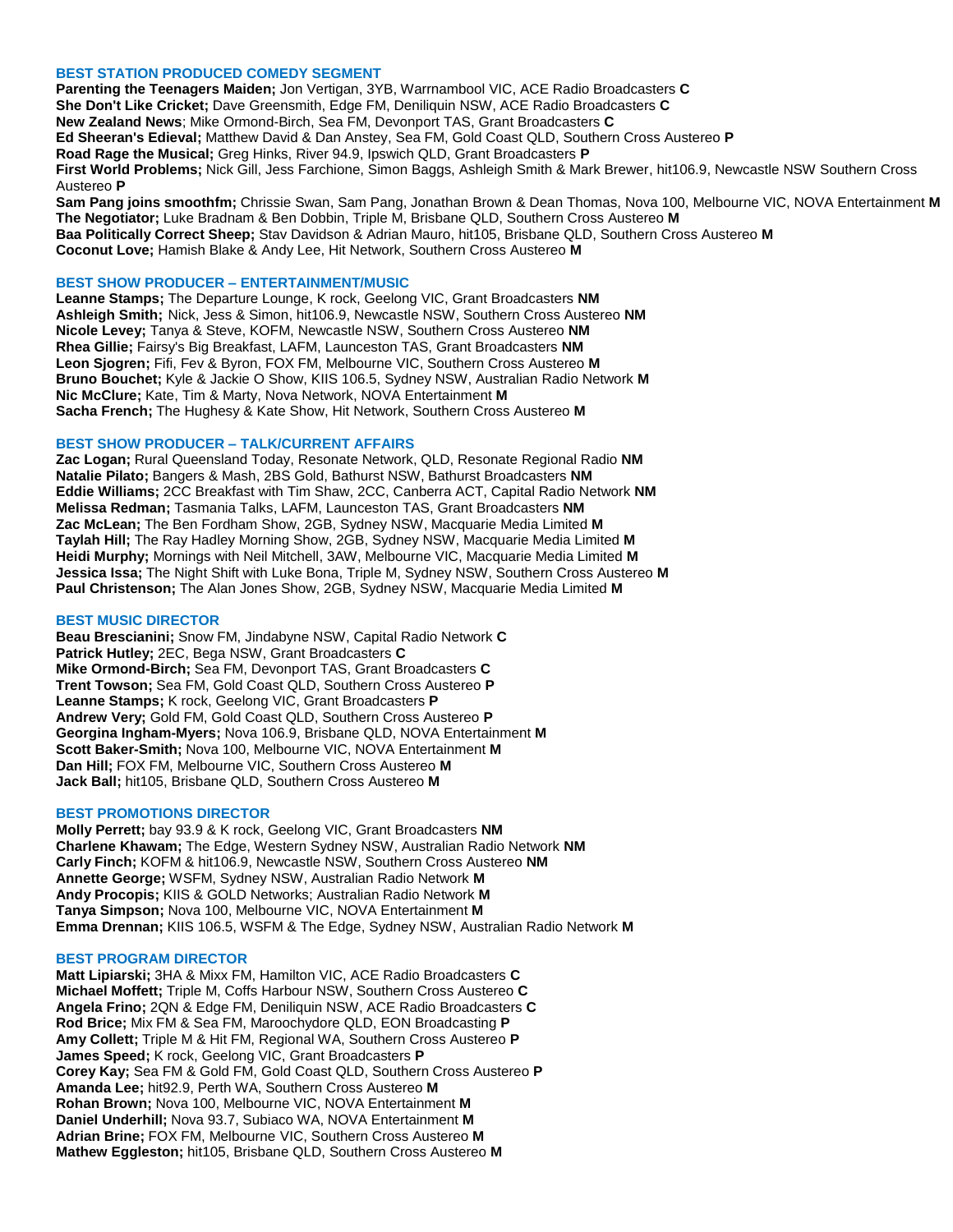## **BEST DOCUMENTARY**

**Everybody's Sister Connie Johnson;** Kristen Henry, Mix 106.3, Canberra ACT, ARN/SCA **NM Jimmy Barnes & Ryan Jon discuss Biological Fathers vs Father Figures;** Ryan Jon, Tanya Hennessy, Matty Heap, Rhys Keir & Brodie Green, hit104.7, Canberra ACT, ARN/SCA **NM Troll Free Day Radio Special;** Mel Greig, Wave FM, Wollongong NSW, Grant Broadcasters **NM Vegas Shooting - WTF;** siDesHoW Mike Andersen, Triple M, Sydney NSW, Southern Cross Austereo **M Ask Me Anything: Forensic Cleaner;** Em Rusciano, Grant Denyer & Ed Kavalee, 2Day FM, Sydney NSW, Southern Cross Austereo **M Yes2Love;** Dom Evans, The Hit Network, Southern Cross Austereo **M The Moment: The Fight;** Michael James, Mark Howard, Matt Nikolic & Grant Tothill, Triple M, Melbourne VIC, Southern Cross Austereo **M Danny Frawley with Hamish McLachlan;** Hamish McLachlan & Danny Frawley, SEN 1116, Melbourne VIC, Pacific Star Network **M**

### **BEST ACHIEVEMENT IN PRODUCTION**

**Andrew Andrews;** Real FM, Mudgee NSW, Super Radio Network **C Nathan Whittle;** Sea FM & 7AD, Devonport TAS, Grant Broadcasters **C Brendan Egan & Troy McInnes;** Star 102.7, Cairns QLD, Grant Broadcasters **C Matthew David;** Sea FM, Gold Coast QLD, Southern Cross Austereo **P James Speed & Zachary Taylor;** K rock, Geelong VIC, Grant Broadcasters **P Matthew Fulton;** Hot Tomato, Gold Coast QLD, Hot Tomato **P Cei Saunders;** Wave FM, Wollongong NSW, Grant Broadcasters **P David Huth;** Mix FM & Sea FM, Maroochydore QLD, EON Broadcasting **P David Konsky;** Hit Network, Southern Cross Austereo **M Brodie Green;** Nova 93.7, Subiaco WA, NOVA Entertainment **M Chris Davis;** KIIS Network, Australian Radio Network **M Jerimiah Busniak;** Hit Network, Southern Cross Austereo **M**

## **BEST MUSIC SPECIAL**

**The Robie Porter Classic Hour;** Craig Bassett, 2MG, Mudgee NSW, Super Radio Network **C Zoo FM turns 21;** Melanni Heldon, Zoo FM, Dubbo NSW, Super Radio Network **C The Local**; Andrew Andrews, Real FM, Mudgee NSW, Super Radio Network **C A-Z of Forever Classics;** Peter Davidson & Marc McCreadie, 2CA, Canberra ACT, Capital Radio Network **P Rediscovering Jeff Lynne;** Daniel Gunn, 6MM, Mandurah WA, West Coast Radio **P INXS Kick Week;** Tim Farriss, Kirk Pengilly, Chrissie Camp & Andrew Very, Gold FM, Gold Coast QLD, Southern Cross Austereo **P Greatest Album of All Time;** Andrew Very, Corey Kay, Mickey Maher & Chris Ivers, Gold FM, Gold Coast QLD, Southern Cross Austereo **P Ash London Live & Up Close With Dua Lipa;** The Ash London Live Team, Hit Network, Southern Cross Austereo **M**

**Smallzy Presents Pink's Beautiful Trauma;** Kent Small & Zach La Cava, Nova Network, NOVA Entertainment **M smoothfm Celebrity Weekends: Sir Richard Branson;** Kate Mason & Sophie Ainsworth, smoothfm, NOVA Entertainment **M Paul McCartney ONE-ON-ONE with Amanda Keller;** WSFM Content, Campaigns & Activations & Amanda Keller, WSFM, Sydney NSW, Australian Radio Network **M Marriage Equality Day;** Ben Latimer, Greg Burns, David Lennon & Matt de Groot, NOVA Entertainment **M**

**Molly's Jukebox Classics;** Barry Bissell, Jeff Jenkins & Andy Wells, Andy Wells Media **S/P Fleetwood Mac – Rumours;** Barry Bissell, Jeff Jenkins & Andy Wells, Andy Wells Media **S/P Mondo Rock's Cool World:** Barry Bissell, Jeff Jenkins & Andy Wells, Andy Wells Media **S/P**

#### **BEST STATION SALES ACHIEVEMENT**

**4SB Sales;** Kingaroy QLD, Resonate Regional Radio **NM TR FM Local Sales Team;** Traralgon VIC, ACE Radio Broadcasters **NM 102.9 KOFM Sales Team;** Newcastle NSW, Southern Cross Austereo **NM 1116 SEN Direct Sales Team;** Melbourne VIC, Pacific Star Network **M Nova 106.9 Direct Sales Team;** Brisbane QLD, NOVA Entertainment **M ARN Brisbane Agency Sales Team;** Brisbane QLD, Australian Radio Network **M Nova Entertainment Victorian National Sales Team;** NOVA Entertainment **M**

## **BEST AGENCY SALESPERSON**

**Sean Cameron;** Triple M & hit107, Adelaide SA, Southern Cross Austereo **Anne Sutherland;** The Radio Sales Network, Melbourne VIC, Grant Broadcasters **Jade Randall;** Australian Radio Network **Emily Mead;** NOVA Entertainment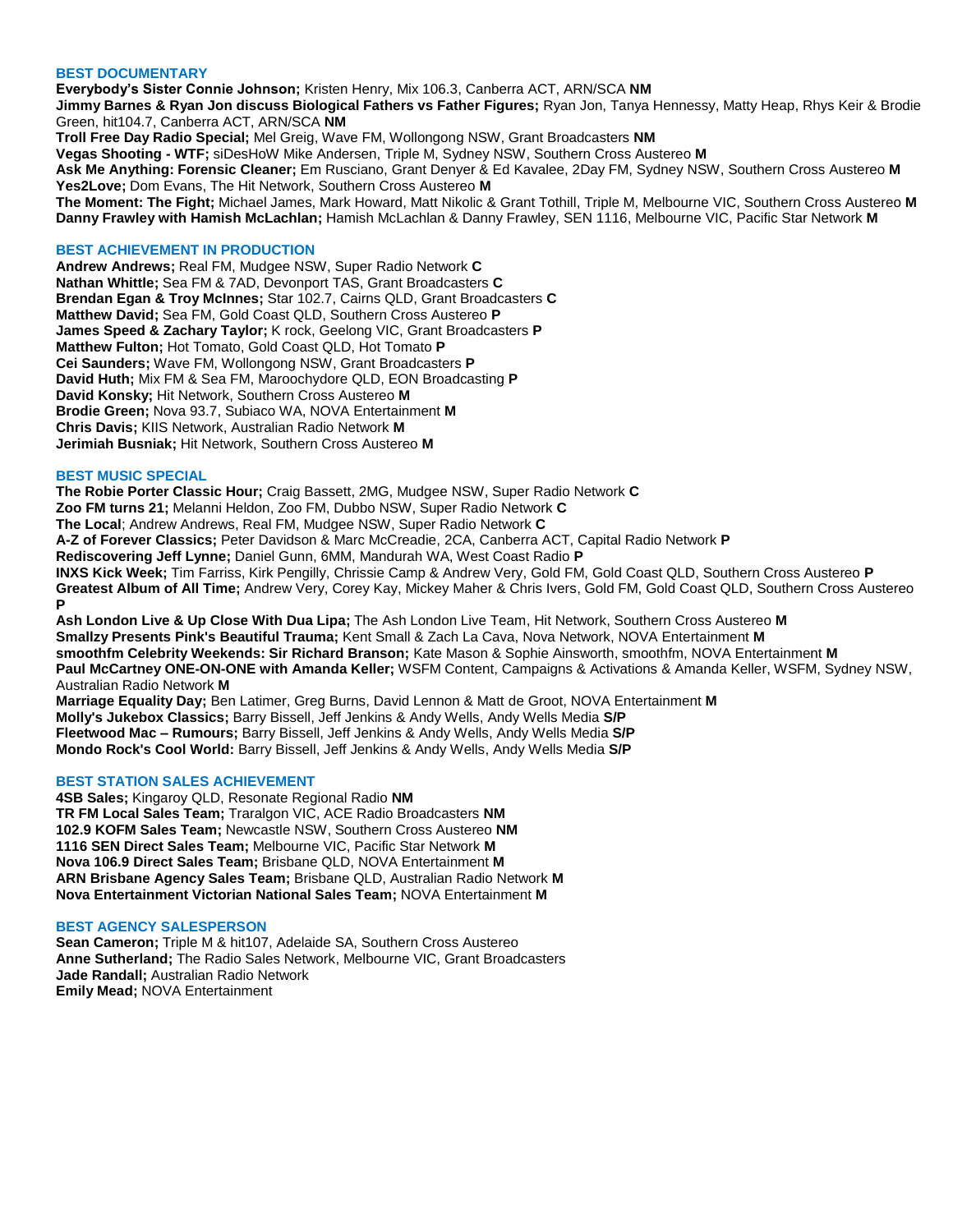## **BEST DIRECT SALESPERSON**

**Janeen Hosemans;** 2BS Gold & B-Rock FM, Bathurst NSW, Bathurst Broadcasters **C Kristy Cooper;** 2DU & Zoo FM, Dubbo NSW, Super Radio Network **C Caroline Lowe;** Magic 899 & 5CC, Port Lincoln SA, Grant Broadcasters **C Cassandra Agnew;** KOFM & hit106.9, Newcastle NSW, Southern Cross Austereo **P Mandy Mills;** Sea FM & Gold FM, Gold Coast QLD, Southern Cross Austereo **P Shannon Vamvoukis;** C91.3FM, Campbelltown NSW, WIN Network **P Casey Gould;** KOFM & hit106.9, Newcastle NSW, Southern Cross Austereo **P Susie Michaels;** Australian Radio Network **M Alix Bates;** Triple M & Hit107, Adelaide SA, Southern Cross Austereo **M Duncan Fosdike;** hit107 & Triple M, Adelaide SA, Southern Cross Austereo **M Stephanie Evans;** 97.3FM, Brisbane QLD, Australian Radio Network **M**

## **BEST STATION PRODUCED COMMERCIAL – SINGLE**

**Dela-Vee Hair Studio;** Ray Adams, 3HA & Mixx FM, Hamilton VIC, ACE Radio Broadcasters **C Tint A Car - Berri;** John Wilson & Jonathan Skewes, 5RM & Magic 931, Berri SA, Grant Broadcasters **C Northam Liquor Barons - Anyone's Language;** Tamara Heinjus, Triple M, Northam WA, Southern Cross Austereo **C Music Box;** Anna Cook, Star 104.5, Gosford NSW, NOVA Entertainment **P Picosure - Wyong Family Practice;** Cameron Horn, Emmy Mack & David Horspool Sea FM, Gosford NSW, Southern Cross Austereo **P Average Bloke;** Matt Lygoe, Star 104.5, Gosford NSW, NOVA Entertainment **P WBMW - Fright Nights;** Tony Byrne, Triple M, Brisbane QLD, Southern Cross Austereo **M Merry Crimsafe;** Geoff Bickerton & Gregg Sinclair, 97.3FM, Brisbane QLD, Australian Radio Network **M WAAPA Carousel;** Aussie Moore, Mitch Mitchell & Carl Step, Mix 94.5, Perth WA, Southern Cross Austereo **M No More Socks No More jocks;** Darren Russell & Eddie Bye, FIVEaa, Adelaide SA, NOVA Entertainment **M**

#### **BEST STATION PRODUCED COMMERCIAL – CAMPAIGN**

**Wyong Family Practice - Bad Ink;** Cameron Horn & David Horspool, Sea FM, Gosford NSW, Southern Cross Austereo **NM Valentine's Day;** Nathan Brady, Rebel FM, Beaudesert QLD, Rebel Media **NM Splash's Pools;** Matt Lygoe, Star 104.5, Gosford NSW, NOVA Entertainment **NM Pancake Parlour;** Darren Collins & Chris Gates, FOX FM, Melbourne VIC, Southern Cross Austereo **M Laundromap - Slick Rick;** Garry Dean, Drew Barrett & Magnus Newman, Nova 93.7, Perth WA, NOVA Entertainment **M Not all the pests;** Matt Dickson & Carl Step, Mix 94.5 FM, Perth WA, Southern Cross Austereo **M Searles Criminal;** Nathan Russell, Tiffany Dimmack & Ben Clayton, Nova 106.9, Brisbane QLD, NOVA Entertainment **M**

## **BEST SALES PROMOTION**

**Brabham's Outdoor Power Centre "What's Behind My Bush";** Daniel King, Sarah Connor, Alexis LeMasson, Bron Davey & Paul Brabham, B-Rock FM, Bathurst NSW, Bathurst Broadcasters **C**

**Pippa & Jimi's Lucky Duck;** Peter Samios, Victoria Duncan, Jimi Love, Pippa Moore & Michael Farrer, hit93.5, Dubbo NSW, Southern Cross Austereo **C**

**Lucky \$5 Note;** Jeanette Loring, 7BU, Burnie TAS, Grant Broadcasters **C**

**Heather, Dan & Ben's Surprisal;** Sea FM, Gold Coast QLD, Southern Cross Austereo **P**

**Mike E & Emma's Swift Roulette;** The Edge Campaigns & Content, The Edge, Western Sydney NSW, Australian Radio Network **P Block Your Street;** KOFM Promotions Team, KOFM, Newcastle NSW, Southern Cross Austereo **P**

**Kalgoorlie Sausage Roll made by Jesters;** Nova 93.7 Product Team, Nova 93.7, Perth WA, NOVA Entertainment **M**

**Tradie-oke;** Fifi Box, Brendan Fevola & Byron Cooke, FOX FM, Melbourne VIC, Southern Cross Austereo **M**

**Kyle and Jackie O's You Get A Car;** KIIS 106.5 Campaigns & Activations, Content, Integration & Sales, KIIS 106.5, Sydney NSW, Australian Radio Network **M**

**Vodafone Powers NOVA 2.0;** NOVA Entertainment **M**

**The Killers LIVE at Location X;** Triple M Melbourne Content, Triple M, Melbourne, VIC Southern Cross Austereo **M**

## **BEST MULTIMEDIA EXECUTION – SALES**

**Jesse & Juelz Get to Know WA powered by Optus;** Grant Fletcher, Jesse Watkins, Juelz Jarry & Karri-Ann Fisher, Hit FM Regional WA, Southern Cross Austereo **NM**

**MIXX FM & Coles Colac Store Opening Promotion;** Nick Hay & Anne Sutherland, Mixx FM, Colac VIC, ACE Radio Broadcasters **NM Quit with Haydo The Studio Adelaide;** Triple M, Adelaide SA, Southern Cross Austereo

**Taste of the True North;** Nova 100, Melbourne VIC, NOVA Entertainment **M**

**VB Knock Off Multimedia Campaign;** Sian Thomas, Ross Allen, Darren Collins, Danny O'Grady, Matt Tyler & Christie Cathcart, Triple M, Melbourne VIC, Southern Cross Austereo **M**

**The KIIS101.1 Cube;** KIIS 101.1 Content and Campaigns & Activations, KIIS 101.1, Melbourne VIC, Australian Radio Network **M Kyle and Jackie O's You Get A Car;** KIIS 1065 Campaigns & Activations, Content, Integration and Sales, KIIS 106.5, Sydney NSW, Australian Radio Network **M**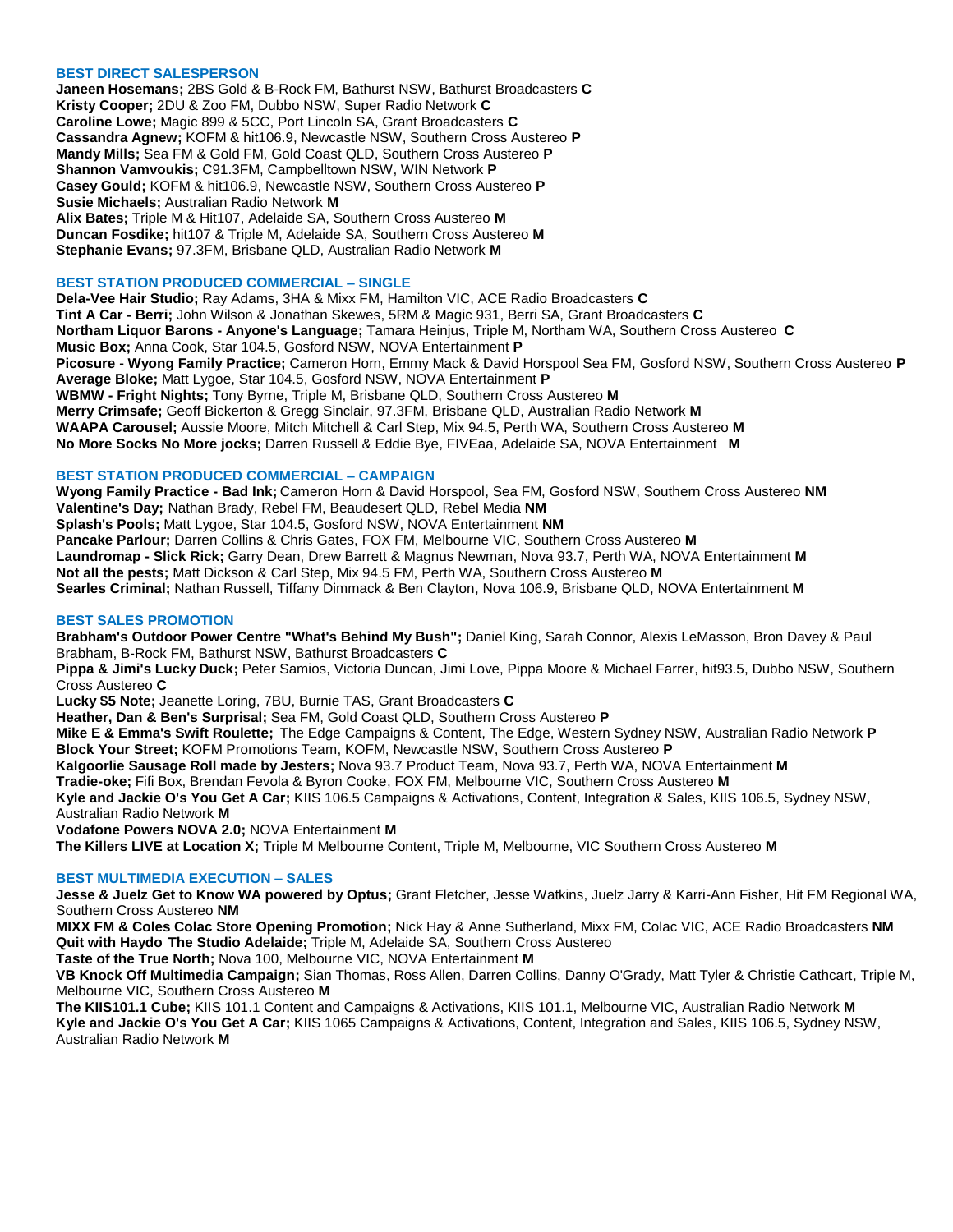## **BEST MULTIMEDIA EXECUTION – STATION**

**Snags Not Hot;** Dan Taylor & Candice Hazletine, Chilli FM, Launceston TAS, Grant Broadcasters **C**

**The Danihers vs The All Stars AFL Legends Game;** Leigh Ryan, Mandy Page, Triple M Riverina & Triple M Riverina MIA Production Team, Triple M Riverina & Triple M Riverina MIA, Wagga Wagga NSW, Southern Cross Austereo **C**

**Chilli Skyfire;** Phil McCulloch, Steve Segale, Sharon Symons, Samantha Nicholls & Michael Bilsborrow, Chilli FM, Launceston TAS, Grant Broadcasters **C**

**Hit104.7 Skyfire 30;** Zak Davies, Ned Breward, Josh Torney, Matty Heap, Rod Cuddihy, Adam Jansen, Bethany Larsen, Taylor Hunt, Alexandra Carlon & Georgia Duck, hit104.7, Canberra ACT, ARN/SCA **P**

**Rabbit & Julie Goodwin's Month of Me;** Dave Rabbetts, Julie Goodwin, Cassie Grentell & Shayne Sinclair , Star 104.5, Gosford NSW, NOVA Entertainment **P**

**Sea FM's iPhone X Marks the Spot;** Peter Yiamarelos, Daniel Gawned, Brie Taylor, Nic Kelly, Celeste Barber & Rachael Hart, Sea FM, Gosford NSW, Southern Cross Austereo **P**

**Download the App for KO to Win Big;** Ryan Stuart, Danielle Richards, Carly Finch, Nick Blanch & Mike Byrne, KOFM, Newcastle NSW, Southern Cross Austereo **P**

**#Yes2Love;** Tim Arnold, Julia Foskey, Madaline Edye & Eleni Paneras, The Hit Network, Southern Cross Austereo **M Carrie & Tommy - Sam Smith Surprise;** Christian Hull, Caitlin McArthur, Annabelle McNamara, Chris Bezzina, Thomas Green, Kerri

Jones, Carrie Bickmore & Tommy Little, The Hit Network, Southern Cross Austereo **M**

**\$50k To Fly Away;** Fox FM Content Team, FOX FM, Melbourne VIC, Southern Cross Austereo **M**

**KIIS1065 Mardi Gras Partnership;**KIIS1065 Content, Campaigns & Activations and Marketing Team, KIIS 106.5, Sydney NSW, Australian Radio Network **M**

## **BEST STATION PROMOTION**

**Al's \$5K Gold Nugget;** Zinc 96.1 Promotions & Content Team, Zinc 96.1, Gympie QLD, Grant Broadcasters **C The Big Sherrin;** Triple M Riverina MIA Promotions Team, Triple M The Riverina & Triple M Riverina MIA, Griffith NSW, Southern Cross Austereo **C**

**The Triple M \$5K Hunt;** Jarrad Brooke & Michael Moffett, Triple M, Coffs Harbour NSW, Southern Cross Austereo **C Star 104.5's \$20,000 Superstar Secret;** Cassie Grentell & Shayne Sinclair, Star 104.5, Gosford NSW, NOVA Entertainment **P Here Comes the Pride;** Hot 91.1 Promotions & Content Team,Hot 91.1, Sunshine Coast QLD, Grant Broadcasters **P Eviction Bus;** Sea FM Team, Sea FM, Gold Coast QLD, Southern Cross Austereo **P**

**The Dono Van Promotion;** Julia Zass, Kristin Kroemer & Garrath Cockerell, Power FM, Ballarat VIC, Grant Broadcasters **P Nova's Red Room Global Tour 2017;** Nova's Red Room Project Team, Nova Network, Sydney NSW, NOVA Entertainment **M Nova 106.9's Throwback Cashback;** Jay Walkerden, Dee Curtis, Ben Ryan, Abbey Barry & Laura Allen-Ducat, Nova 106.9, Brisbane QLD, NOVA Entertainment **M**

**Jase & PJ's Perfect Pour;** Jase & PJ - KIIS101.1 Content and Campaigns & Activations, KIIS 101.1, Melbourne, VIC, Australian Radio Network **M**

**Jodie & Soda Make Alex's Day;** Jodie Oddy, Mark Soderstrom & MIX102.3 Content and Campaigns & Activations, Mix 102.3, Adelaide SA, Australian Radio Network **M**

**10K No Repeat Workday;** GOLD 104.3 Content and Campaigns & Activations, Gold 104.3, Melbourne, VIC Australian Radio Network **M**

# **BEST COMMUNITY SERVICE PROJECT**

**Give Me 5 For Kids - Orange Camel Races;** Steve Golfin, Triple M, Orange NSW, Southern Cross Austereo **C**

**2BS Bathurst Lions Christmas Miracle Appeal;** The 2BS & B-Rock Crew, 2BS & B-Rock FM, Bathurst NSW, Bathurst Broadcasters **C Upper Hunter Christmas Spectacular;** Power FM & 2NM, Muswellbrook NSW, Grant Broadcasters **C**

**Walking Tall;** Matty Stewart & Matt Monk, Coast FM, Warrnambool VIC, ACE Radio Broadcasters **C**

**Koinz 4 Kidz;** Lee Dixon & Jess Bennett, Sea FM, Devonport TAS, Grant Broadcasters **C**

**92.7 Mix FM's Give Me 5 For Kids;** Mix FM Team, Mix FM, Maroochydore QLD, EON Broadcasting **P**

**Stand Up to Domestic Violence;** Adrian Johnston, Bridget Daley & Spida Everitt, Gold FM, Gold Coast QLD, Southern Cross Austereo **P i98FM's Illawarra Convoy;** i98FM Convoy Team, i98FM, Wollongong NSW, WIN Network **P**

**Give Me 5 For Kids;** Regional Triple M Network, Southern Cross Austereo **P**

**Neil's Wheel;** Neil Mitchell, 3AW, Melbourne VIC, Macquarie Media Limited **M**

**Logan's 7th Birthday Party;** Fifi Box, Brendan Fevola & Byron Cooke, FOX FM, Melbourne VIC, Southern Cross Austereo **M**

**2017 Gold Appeal - Sydney Children's Hospital Foundation;** Brendan Jones, Amanda Keller, WSFM Campaigns & Activations and WSFM Content teams, WSFM, Sydney NSW, Australian Radio Network **M**

**Jodie & Soda Make Alex's Day;** Jodie Oddy, Mark Soderstrom, Mix 102.3 Content and Campaigns & Activations, Mix 102.3, Adelaide SA, Australian Radio Network **M**

**Radiothon;** Katherine Tonkin, Peter Clay, Alex Martin, Polly-India Morcillo, Polly Goodchild & Vanessa Butcher, smoothfm, Sydney NSW, NOVA Entertainment **M**